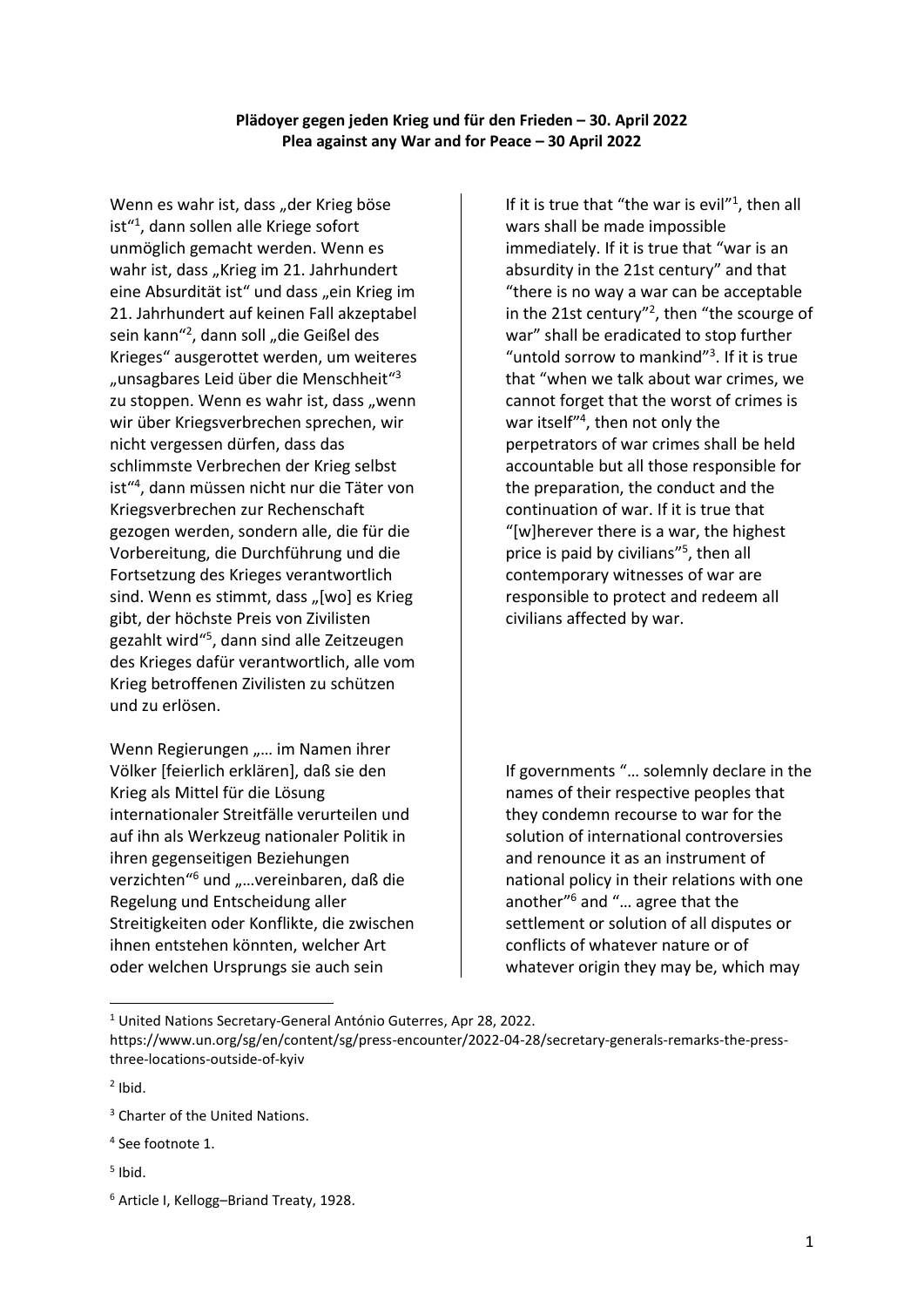mögen, niemals anders als durch friedliche Mittel angestrebt werden soll"<sup>7</sup>, dann sind diese Regierungen und ihre Nachfolger moralisch und politisch verantwortlich für die Verbrechen der Kriegsvorbereitungen und Kriegführung.

Wenn Souveränität nicht vereinbar sein kann mit dem Recht auf Kriegführung (*jus ad bellum*), weil Krieg moralisch verwerflich und politisch geächtet ist, dann ist es das Gebot der Stunde, den "Ewigen Frieden" zu verwirklichen, wann "[s]tehende Heere (*miles perpetuus*) mit der Zeit ganz aufhören [sollen]" und "[k]ein Staat sich in die Verfassung und Regierung eines andern Staats gewalttätig einmischen [soll]."

arise among them, shall never be sought except by pacific means" 7 , then these governments and their successors are morally and politically responsible for the crimes of war preparations and warfare.

If sovereignty cannot be reconciled with the right to war (*jus ad bellum)*, because war is morally reprehensible and politically ostracized, then the need of the hour and the order of the day is to make the "Perpetual Peace" a reality come true when "[s]tanding armies shall in time be totally abolished" and "[n]o state shall by force interfere with the constitution or government of another state."

<sup>&</sup>lt;sup>7</sup> Article II, Kellogg-Briand Treaty, 1928.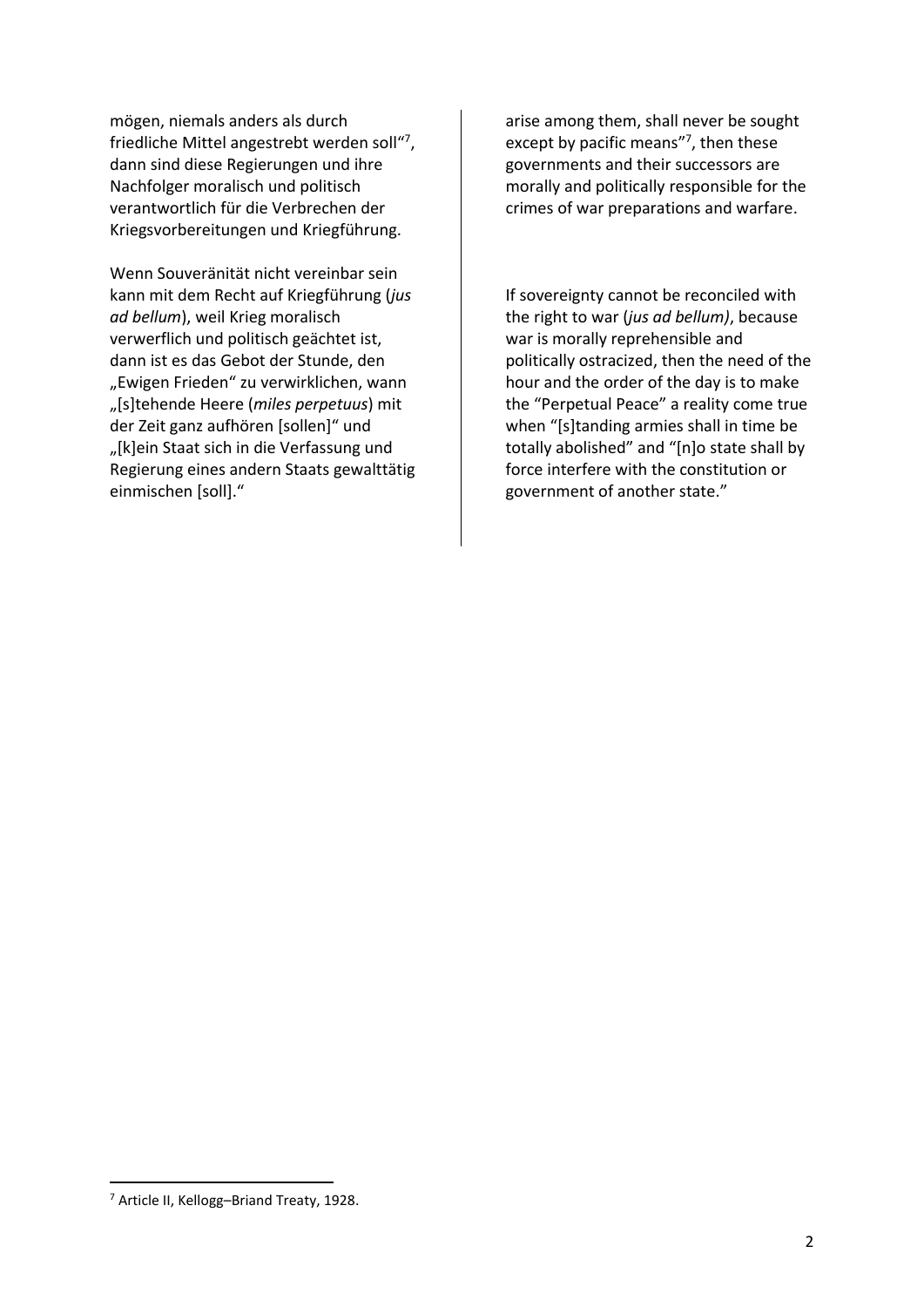## **Convention on the Rights of the Child (The General Assembly, in its resolution 50/155 of 21 December 1995**

"Considering that, in accordance with the principles proclaimed in the Charter of the United Nations, recognition of the inherent dignity and of the equal and inalienable rights of all members of the human family is the foundation of freedom, justice and peace in the world […]

Considering that the child should be fully prepared to live an individual life in society, and brought up in the spirit of the ideals proclaimed in the Charter of the United Nations, and in particular in the spirit of peace, dignity, tolerance, freedom, equality and solidarity […] Article 29

[…]

(d) The preparation of the child for responsible life in a free society, in the spirit of understanding, peace, tolerance, equality of sexes, and friendship among all peoples, ethnic, national and religious groups and persons of indigenous origin"

## **Convention on the Prevention and Punishment of the Crime of Genocide (1948)** "Article II

In the present Convention, genocide means any of the following acts committed with intent to destroy, in whole or in part, a national, ethnical, racial or religious group, as such:

(a) Killing members of the group;

(b) Causing serious bodily or mental harm to members of the group;

(c) Deliberately inflicting on the group conditions of life calculated to bring about its physical destruction in whole or in part;

(d) Imposing measures intended to prevent births within the group;

(e) Forcibly transferring children of the group to another group.

Article III

The following acts shall be punishable:

(a) Genocide;

(b) Conspiracy to commit genocide;

(c) Direct and public incitement to commit genocide;

(d) Attempt to commit genocide;

(e) Complicity in genocide." 8

## **Rome Statute of the International Criminal Court (1998)**

"*Conscious* that all peoples are united by common bonds, their cultures pieced together in a shared heritage, and concerned that this delicate mosaic may be shattered at any time,

*Mindful* that during this century millions of children, women and men have been victims of unimaginable atrocities that deeply shock the conscience of humanity,

*Recognizing* that such grave crimes threaten the peace, security and well-being of the world,

*Affirming* that the most serious crimes of concern to the international community as a whole must not go unpunished and that their effective prosecution must be ensured by taking measures at the national level and by enhancing international cooperation,

<sup>8</sup> [https://www.un.org/en/genocideprevention/documents/atrocity-](https://www.un.org/en/genocideprevention/documents/atrocity-crimes/Doc.1_Convention%20on%20the%20Prevention%20and%20Punishment%20of%20the%20Crime%20of%20Genocide.pdf)

[crimes/Doc.1\\_Convention%20on%20the%20Prevention%20and%20Punishment%20of%20the%20Crime%20of](https://www.un.org/en/genocideprevention/documents/atrocity-crimes/Doc.1_Convention%20on%20the%20Prevention%20and%20Punishment%20of%20the%20Crime%20of%20Genocide.pdf) [%20Genocide.pdf](https://www.un.org/en/genocideprevention/documents/atrocity-crimes/Doc.1_Convention%20on%20the%20Prevention%20and%20Punishment%20of%20the%20Crime%20of%20Genocide.pdf)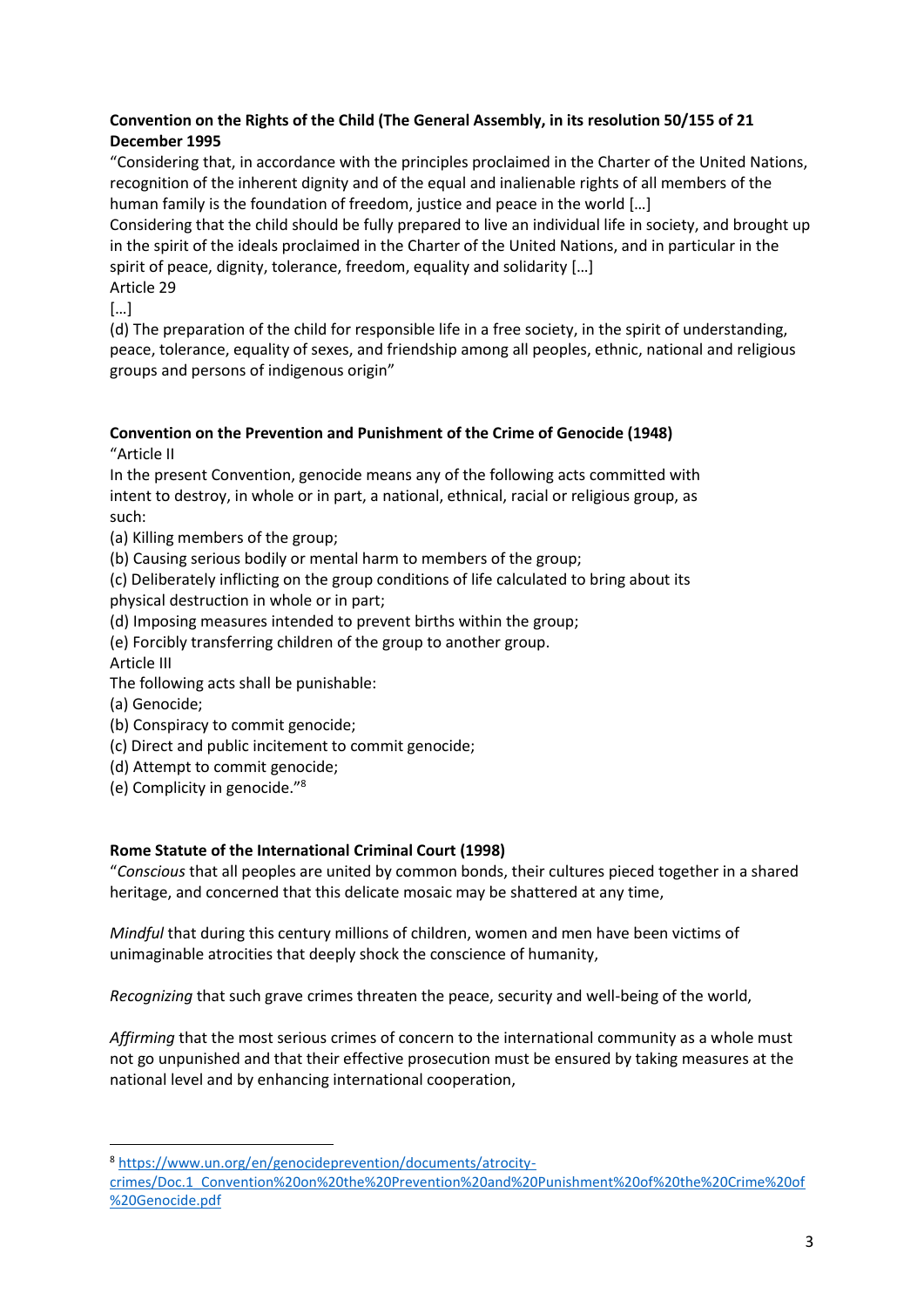*Determined* to put an end to impunity for the perpetrators of these crimes and thus to contribute to the prevention of such crimes,

*Recalling* that it is the duty of every State to exercise its criminal jurisdiction over those responsible for international crimes

…

## Article 6 Genocide

 For the purpose of this Statute, "genocide" means any of the following acts committed with intent to destroy, in whole or in part, a national, ethnical, racial or religious group, as such:

- (a) Killing members of the group;
- (b) Causing serious bodily or mental harm to members of the group;

(c) Deliberately inflicting on the group conditions of life calculated to bring about its physical destruction in whole or in part;

- (d) Imposing measures intended to prevent births within the group;
- (e) Forcibly transferring children of the group to another group.

## Article 7 Crimes against humanity

1. For the purpose of this Statute, "crime against humanity" means any of the following acts when committed as part of a widespread or systematic attack directed against any civilian population, with knowledge of the attack:

- (a) Murder;
- (b) Extermination;
- (c) Enslavement;
- (d) Deportation or forcible transfer of population;

(e) Imprisonment or other severe deprivation of physical liberty in violation of fundamental rules of international law;

(f) Torture;

(g) Rape, sexual slavery, enforced prostitution, forced pregnancy, enforced sterilization, or any other form of sexual violence of comparable gravity;

(h) Persecution against any identifiable group or collectivity on political, racial, national, ethnic, cultural, religious, gender as defined in paragraph 3, or other grounds that are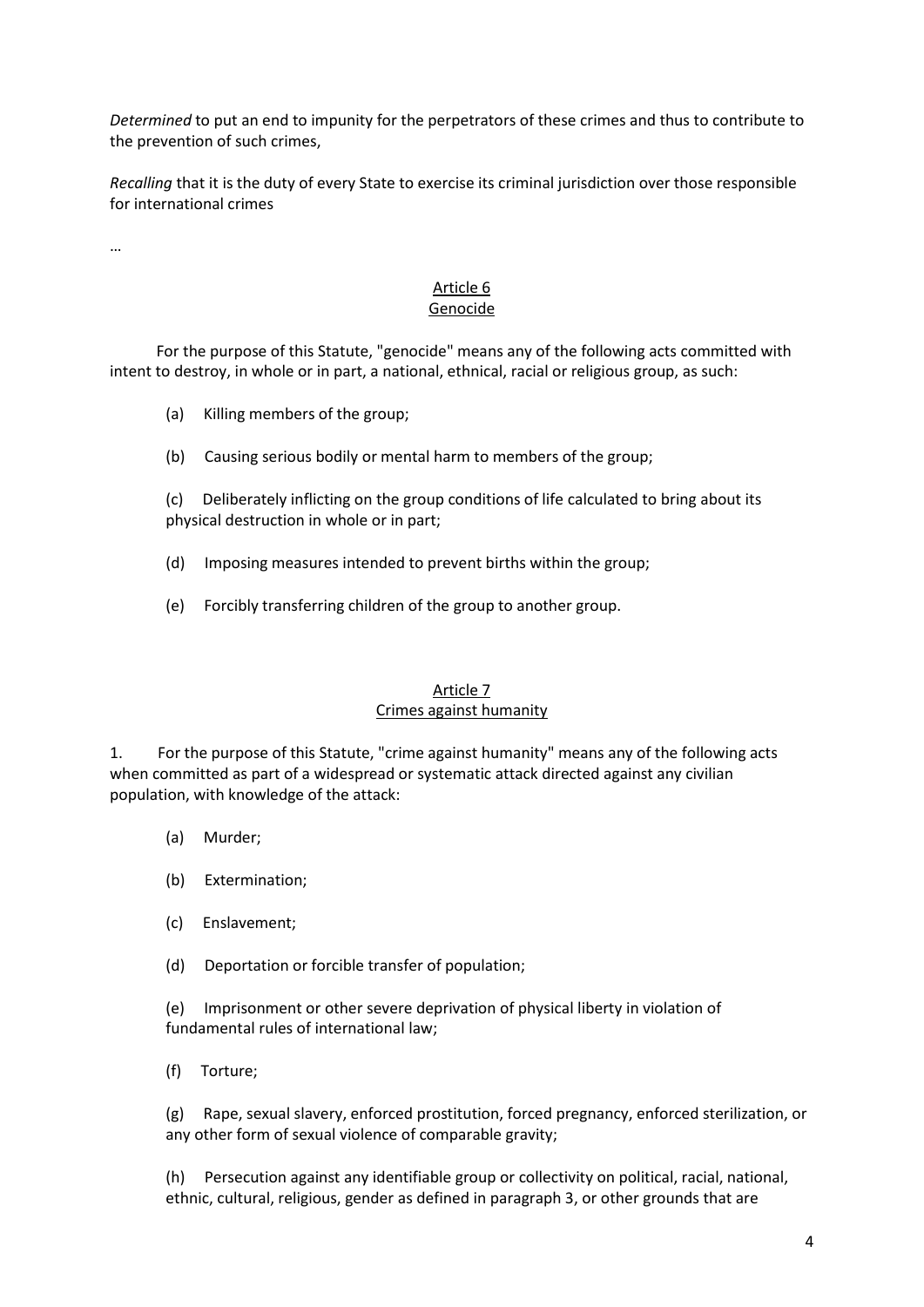universally recognized as impermissible under international law, in connection with any act referred to in this paragraph or any crime within the jurisdiction of the Court;

(i) Enforced disappearance of persons;

(j) The crime of apartheid;

(k) Other inhumane acts of a similar character intentionally causing great suffering, or serious injury to body or to mental or physical health.

2. For the purpose of paragraph 1:

(a) "Attack directed against any civilian population" means a course of conduct involving the multiple commission of acts referred to in paragraph 1 against any civilian population, pursuant to or in furtherance of a State or organizational policy to commit such attack;

(b) "Extermination" includes the intentional infliction of conditions of life, inter alia the deprivation of access to food and medicine, calculated to bring about the destruction of part of a population;

(c) "Enslavement" means the exercise of any or all of the powers attaching to the right of ownership over a person and includes the exercise of such power in the course of trafficking in persons, in particular women and children;

(d) "Deportation or forcible transfer of population" means forced displacement of the persons concerned by expulsion or other coercive acts from the area in which they are lawfully present, without grounds permitted under international law;

(e) "Torture" means the intentional infliction of severe pain or suffering, whether physical or mental, upon a person in the custody or under the control of the accused; except that torture shall not include pain or suffering arising only from, inherent in or incidental to, lawful sanctions;

(f) "Forced pregnancy" means the unlawful confinement of a woman forcibly made pregnant, with the intent of affecting the ethnic composition of any population or carrying out other grave violations of international law. This definition shall not in any way be interpreted as affecting national laws relating to pregnancy;

(g) "Persecution" means the intentional and severe deprivation of fundamental rights contrary to international law by reason of the identity of the group or collectivity;

(h) "The crime of apartheid" means inhumane acts of a character similar to those referred to in paragraph 1, committed in the context of an institutionalized regime of systematic oppression and domination by one racial group over any other racial group or groups and committed with the intention of maintaining that regime;

(i) "Enforced disappearance of persons" means the arrest, detention or abduction of persons by, or with the authorization, support or acquiescence of, a State or a political organization, followed by a refusal to acknowledge that deprivation of freedom or to give information on the fate or whereabouts of those persons, with the intention of removing them from the protection of the law for a prolonged period of time.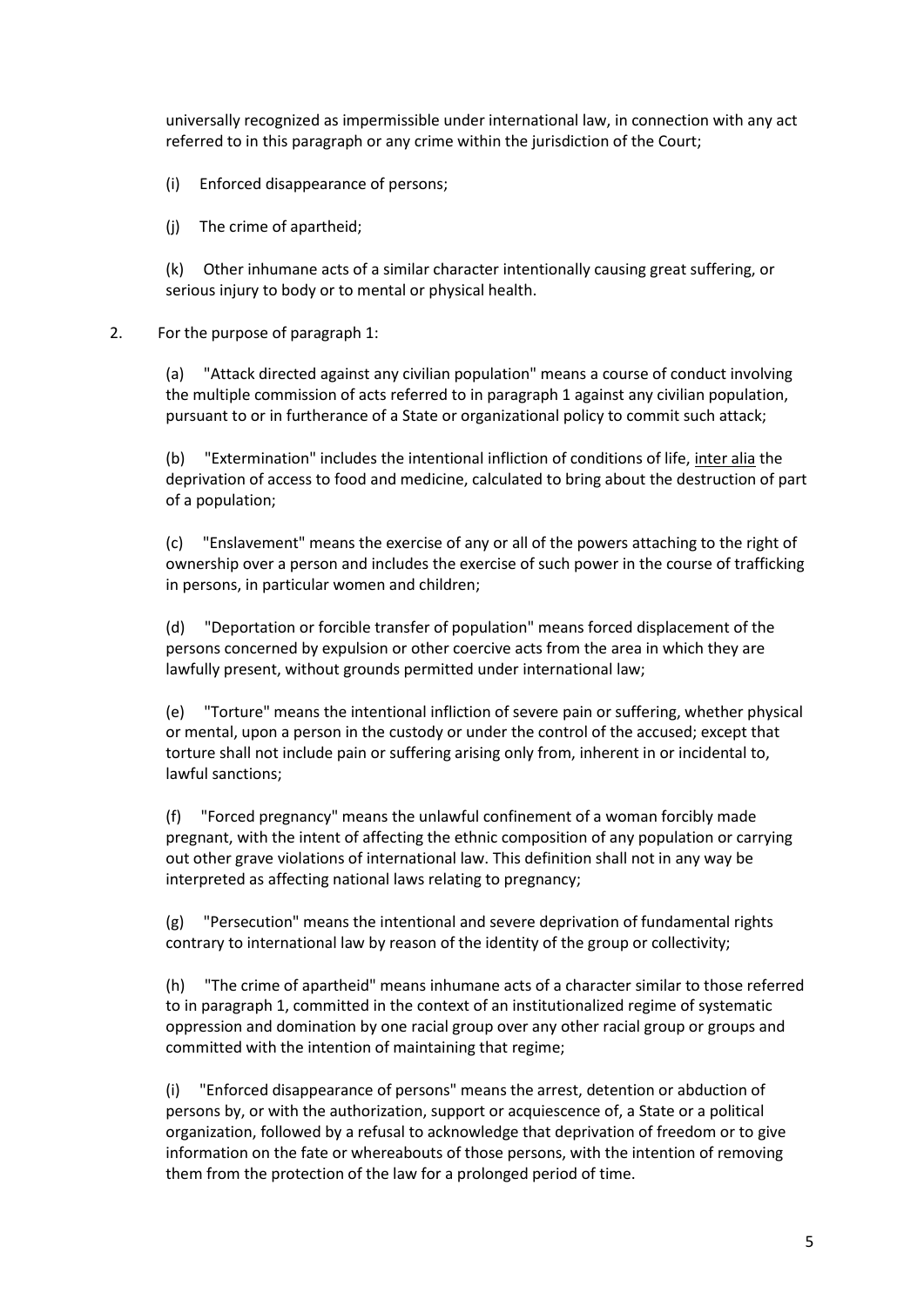3. For the purpose of this Statute, it is understood that the term "gender" refers to the two sexes, male and female, within the context of society. The term "gender" does not indicate any meaning different from the above.

# Article 8

# War crimes

1. The Court shall have jurisdiction in respect of war crimes in particular when committed as part of a plan or policy or as part of a large-scale commission of such crimes.

- 2. For the purpose of this Statute, "war crimes" means:
	- (a) Grave breaches of the Geneva Conventions of 12 August 1949, namely, any of the following acts against persons or property protected under the provisions of the relevant Geneva Convention:
		- (i) Wilful killing;
		- (ii) Torture or inhuman treatment, including biological experiments;
		- (iii) Wilfully causing great suffering, or serious injury to body or health;

(iv) Extensive destruction and appropriation of property, not justified by military necessity and carried out unlawfully and wantonly;

(v) Compelling a prisoner of war or other protected person to serve in the forces of a hostile Power;

(vi) Wilfully depriving a prisoner of war or other protected person of the rights of fair and regular trial;

- (vii) Unlawful deportation or transfer or unlawful confinement;
- (viii) Taking of hostages.
- (b) Other serious violations of the laws and customs applicable in international armed conflict, within the established framework of international law, namely, any of the following acts:

(i) Intentionally directing attacks against the civilian population as such or against individual civilians not taking direct part in hostilities;

(ii) Intentionally directing attacks against civilian objects, that is, objects which are not military objectives;

(iii) Intentionally directing attacks against personnel, installations, material, units or vehicles involved in a humanitarian assistance or peacekeeping mission in accordance with the Charter of the United Nations, as long as they are entitled to the protection given to civilians or civilian objects under the international law of armed conflict;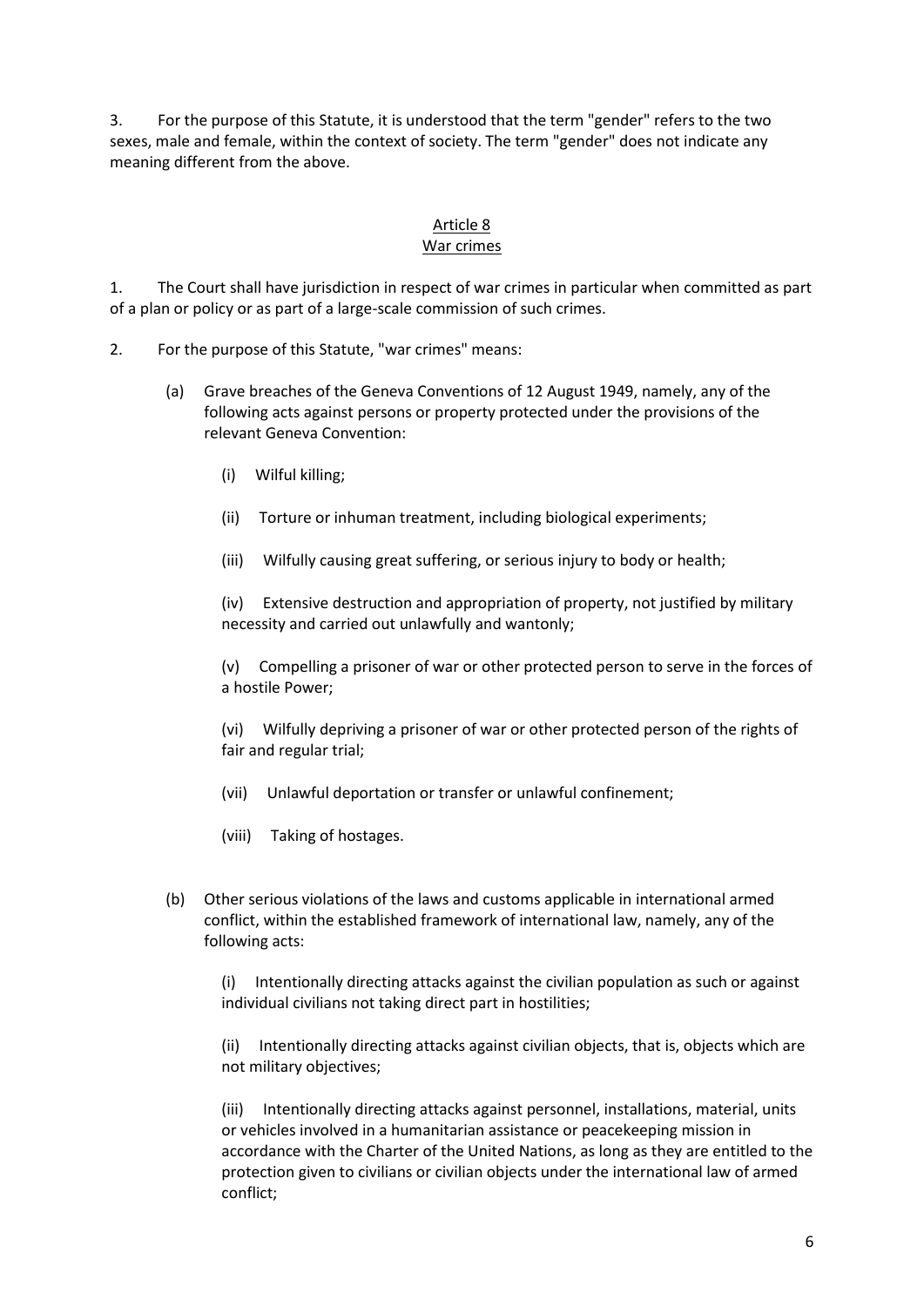(iv) Intentionally launching an attack in the knowledge that such attack will cause incidental loss of life or injury to civilians or damage to civilian objects or widespread, long-term and severe damage to the natural environment which would be clearly excessive in relation to the concrete and direct overall military advantage anticipated;

(v) Attacking or bombarding, by whatever means, towns, villages, dwellings or buildings which are undefended and which are not military objectives;

(vi) Killing or wounding a combatant who, having laid down his arms or having no longer means of defence, has surrendered at discretion;

(vii) Making improper use of a flag of truce, of the flag or of the military insignia and uniform of the enemy or of the United Nations, as well as of the distinctive emblems of the Geneva Conventions, resulting in death or serious personal injury;

(viii) The transfer, directly or indirectly, by the Occupying Power of parts of its own civilian population into the territory it occupies, or the deportation or transfer of all or parts of the population of the occupied territory within or outside this territory;

(ix) Intentionally directing attacks against buildings dedicated to religion, education, art, science or charitable purposes, historic monuments, hospitals and places where the sick and wounded are collected, provided they are not military objectives;

(x) Subjecting persons who are in the power of an adverse party to physical mutilation or to medical or scientific experiments of any kind which are neither justified by the medical, dental or hospital treatment of the person concerned nor carried out in his or her interest, and which cause death to or seriously endanger the health of such person or persons;

(xi) Killing or wounding treacherously individuals belonging to the hostile nation or army;

(xii) Declaring that no quarter will be given;

(xiii) Destroying or seizing the enemy's property unless such destruction or seizure be imperatively demanded by the necessities of war;

(xiv) Declaring abolished, suspended or inadmissible in a court of law the rights and actions of the nationals of the hostile party;

(xv) Compelling the nationals of the hostile party to take part in the operations of war directed against their own country, even if they were in the belligerent's service before the commencement of the war;

(xvi) Pillaging a town or place, even when taken by assault;

(xvii) Employing poison or poisoned weapons;

(xviii) Employing asphyxiating, poisonous or other gases, and all analogous liquids, materials or devices;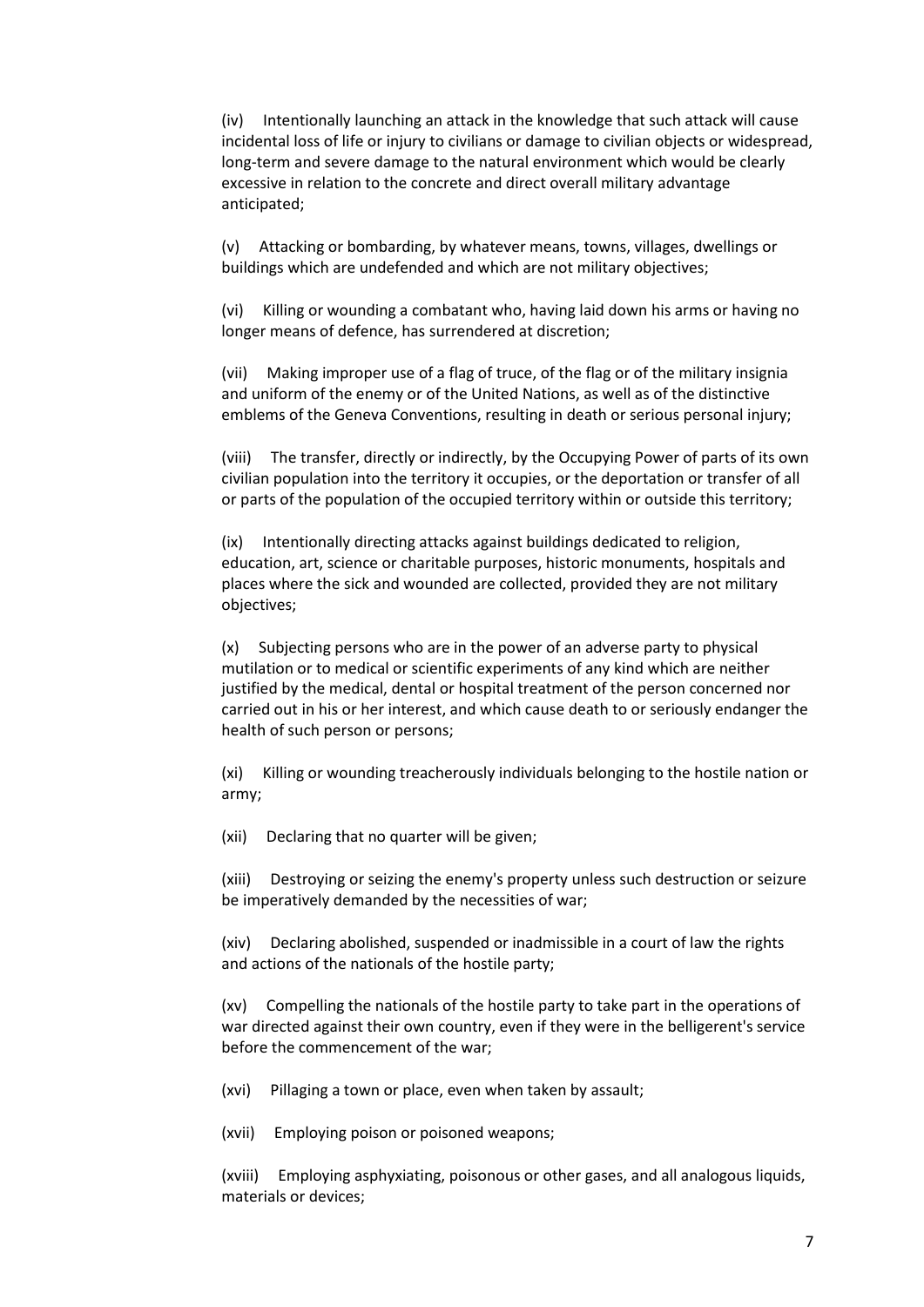(xix) Employing bullets which expand or flatten easily in the human body, such as bullets with a hard envelope which does not entirely cover the core or is pierced with incisions;

(xx) Employing weapons, projectiles and material and methods of warfare which are of a nature to cause superfluous injury or unnecessary suffering or which are inherently indiscriminate in violation of the international law of armed conflict, provided that such weapons, projectiles and material and methods of warfare are the subject of a comprehensive prohibition and are included in an annex to this Statute, by an amendment in accordance with the relevant provisions set forth in articles 121 and 123;

(xxi) Committing outrages upon personal dignity, in particular humiliating and degrading treatment;

(xxii) Committing rape, sexual slavery, enforced prostitution, forced pregnancy, as defined in article 7, paragraph 2 (f), enforced sterilization, or any other form of sexual violence also constituting a grave breach of the Geneva Conventions;

(xxiii) Utilizing the presence of a civilian or other protected person to render certain points, areas or military forces immune from military operations;

(xxiv) Intentionally directing attacks against buildings, material, medical units and transport, and personnel using the distinctive emblems of the Geneva Conventions in conformity with international law;

(xxv) Intentionally using starvation of civilians as a method of warfare by depriving them of objects indispensable to their survival, including wilfully impeding relief supplies as provided for under the Geneva Conventions;

(xxvi) Conscripting or enlisting children under the age of fifteen years into the national armed forces or using them to participate actively in hostilities.

(c) In the case of an armed conflict not of an international character, serious violations of article 3 common to the four Geneva Conventions of 12 August 1949, namely, any of the following acts committed against persons taking no active part in the hostilities, including members of armed forces who have laid down their arms and those placed hors de combat by sickness, wounds, detention or any other cause:

(i) Violence to life and person, in particular murder of all kinds, mutilation, cruel treatment and torture;

(ii) Committing outrages upon personal dignity, in particular humiliating and degrading treatment;

(iii) Taking of hostages;

(iv) The passing of sentences and the carrying out of executions without previous judgement pronounced by a regularly constituted court, affording all judicial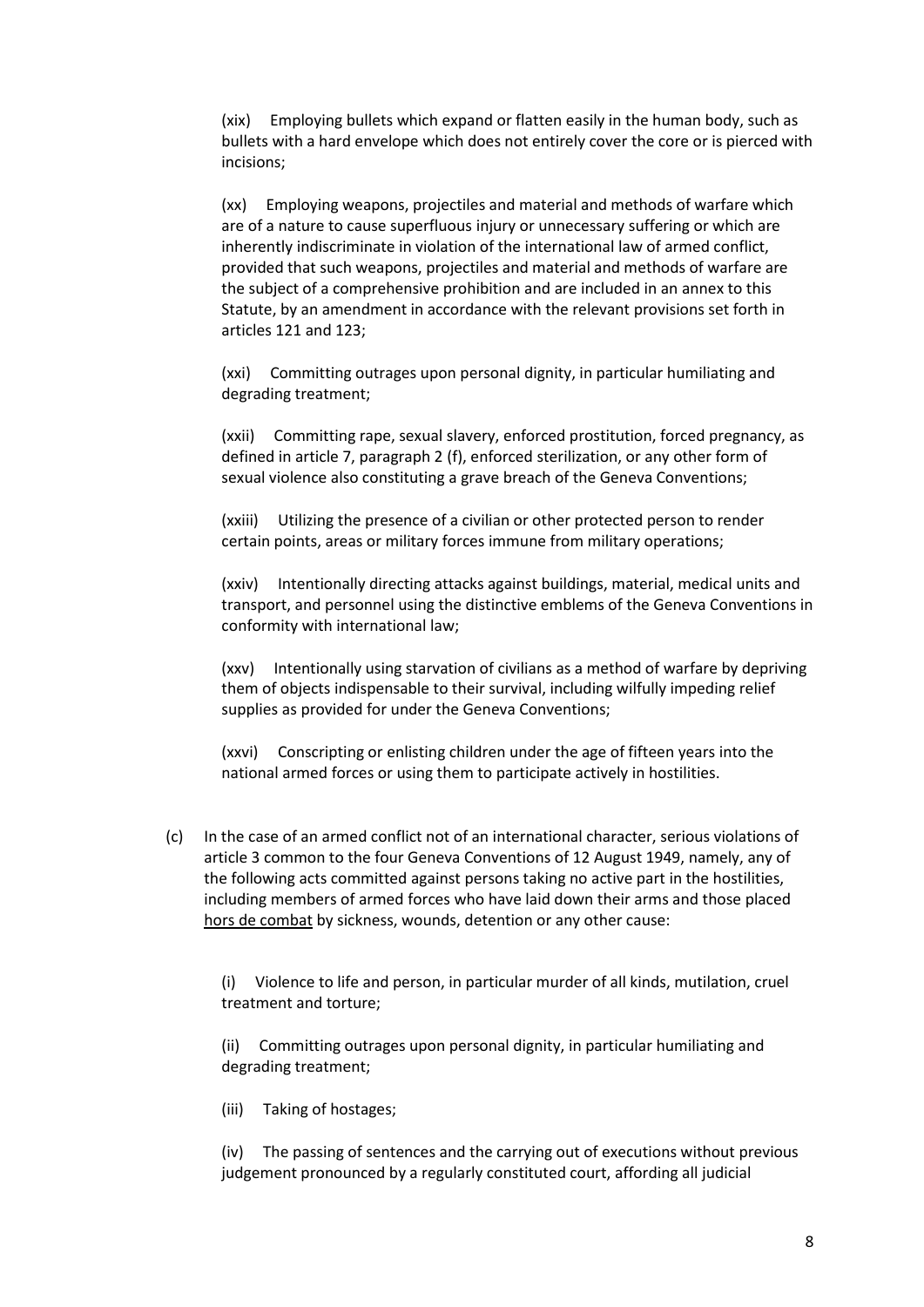guarantees which are generally recognized as indispensable.

- (d) Paragraph 2 (c) applies to armed conflicts not of an international character and thus does not apply to situations of internal disturbances and tensions, such as riots, isolated and sporadic acts of violence or other acts of a similar nature.
- (e) Other serious violations of the laws and customs applicable in armed conflicts not of an international character, within the established framework of international law, namely, any of the following acts:

(i) Intentionally directing attacks against the civilian population as such or against individual civilians not taking direct part in hostilities;

(ii) Intentionally directing attacks against buildings, material, medical units and transport, and personnel using the distinctive emblems of the Geneva Conventions in conformity with international law;

(iii) Intentionally directing attacks against personnel, installations, material, units or vehicles involved in a humanitarian assistance or peacekeeping mission in accordance with the Charter of the United Nations, as long as they are entitled to the protection given to civilians or civilian objects under the international law of armed conflict;

(iv) Intentionally directing attacks against buildings dedicated to religion, education, art, science or charitable purposes, historic monuments, hospitals and places where the sick and wounded are collected, provided they are not military objectives;

(v) Pillaging a town or place, even when taken by assault;

(vi) Committing rape, sexual slavery, enforced prostitution, forced pregnancy, as defined in article 7, paragraph 2 (f), enforced sterilization, and any other form of sexual violence also constituting a serious violation of article 3 common to the four Geneva Conventions;

(vii) Conscripting or enlisting children under the age of fifteen years into armed forces or groups or using them to participate actively in hostilities;

(viii) Ordering the displacement of the civilian population for reasons related to the conflict, unless the security of the civilians involved or imperative military reasons so demand;

(ix) Killing or wounding treacherously a combatant adversary;

(x) Declaring that no quarter will be given;

(xi) Subjecting persons who are in the power of another party to the conflict to physical mutilation or to medical or scientific experiments of any kind which are neither justified by the medical, dental or hospital treatment of the person concerned nor carried out in his or her interest, and which cause death to or seriously endanger the health of such person or persons;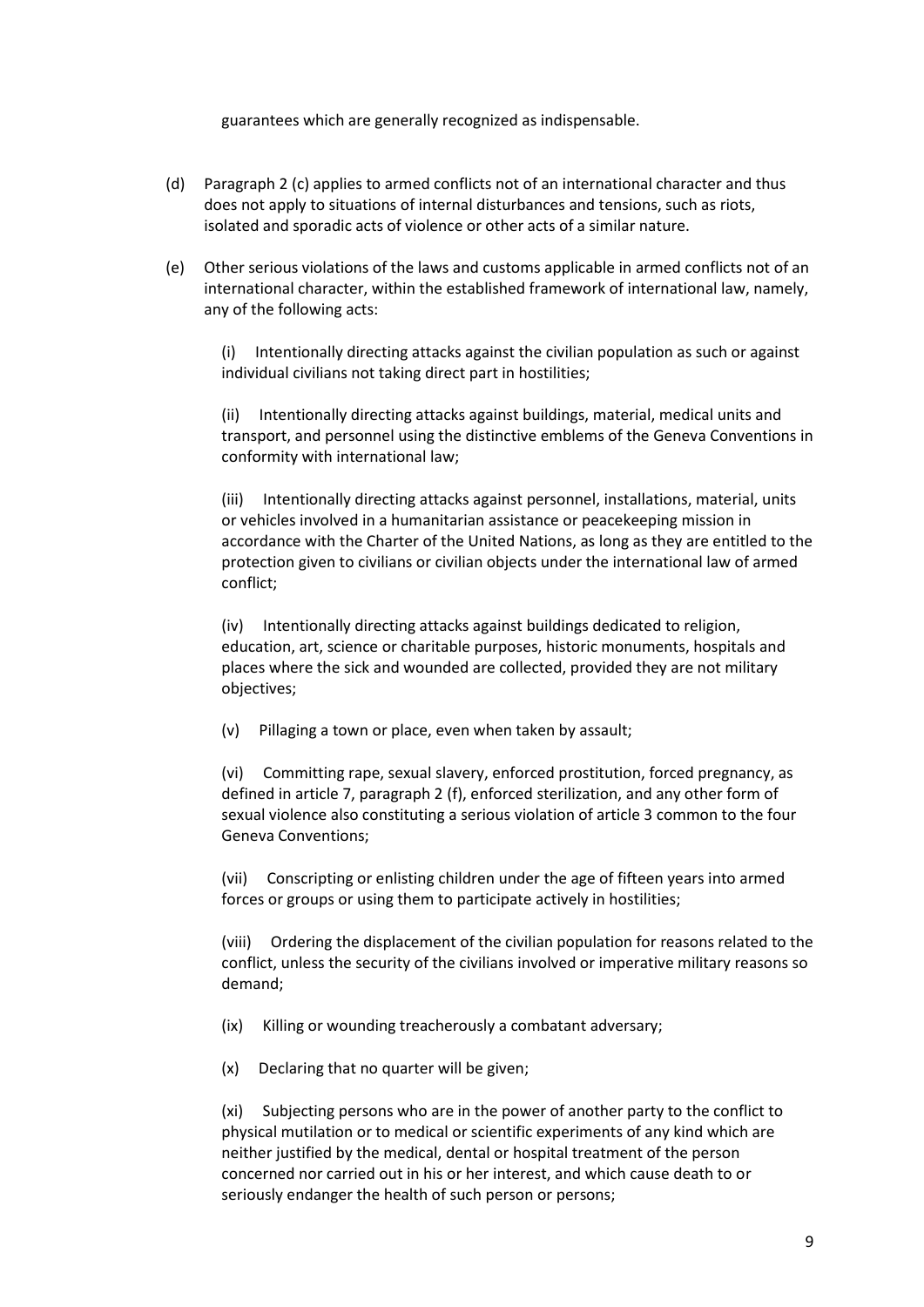(xii) Destroying or seizing the property of an adversary unless such destruction or seizure be imperatively demanded by the necessities of the conflict;

(f) Paragraph 2 (e) applies to armed conflicts not of an international character and thus does not apply to situations of internal disturbances and tensions, such as riots, isolated and sporadic acts of violence or other acts of a similar nature. It applies to armed conflicts that take place in the territory of a State when there is protracted armed conflict between governmental authorities and organized armed groups or between such groups.

3. Nothing in paragraph 2 (c) and (e) shall affect the responsibility of a Government to maintain or re-establish law and order in the State or to defend the unity and territorial integrity of the State, by all legitimate means."<sup>9</sup>

### **Hague Convention for the Protection of Cultural Property in the Event of Armed Conflict, 14 May 1954**

"*Recognizing* that cultural property has suffered grave damage during recent armed conflicts and that, by reason of the developments in the technique of warfare, it is in increasing danger of destruction;

*Being convinced* that damage to cultural property belonging to any people whatsoever means damage to the cultural heritage of all mankind, since each people makes its contribution to the culture of the world;

*Considering* that the preservation of the cultural heritage is of great importance for all peoples of the world and that it is important that this heritage should receive international protection;

*Guided* by the principles concerning the protection of cultural property during armed conflict, as established in the Conventions of The Hague of 1899 and of 1907 and in the Washington Pact of 15 April, 1935;

*Being* of the opinion that such protection cannot be effective unless both national and international measures have been taken to organize it in time of peace;

Being determined to take all possible steps to protect cultural property;<sup>"10</sup>

### **Hague Conventions of 1899 and 1907**

"CONVENTION for the Pacific Settlement of International Disputes

[...] Animated by a strong desire to work for the maintenance of general peace;

Resolved to promote by their best efforts the friendly settlement of international disputes;

Recognizing the solidarity uniting the members of the society of civilized nations;

Desirous of extending the empire of law, and of strengthening the appreciation of international justice;

Convinced that the permanent institution of a tribunal of arbitration, accessible to all, in the midst of the independent Powers, will contribute effectively to this result;

…

<sup>9</sup> [https://legal.un.org/icc/statute/99\\_corr/cstatute.htm](https://legal.un.org/icc/statute/99_corr/cstatute.htm)

<sup>10</sup> [http://portal.unesco.org/en/ev.php-URL\\_ID=13637&URL\\_DO=DO\\_TOPIC&URL\\_SECTION=201.html](http://portal.unesco.org/en/ev.php-URL_ID=13637&URL_DO=DO_TOPIC&URL_SECTION=201.html)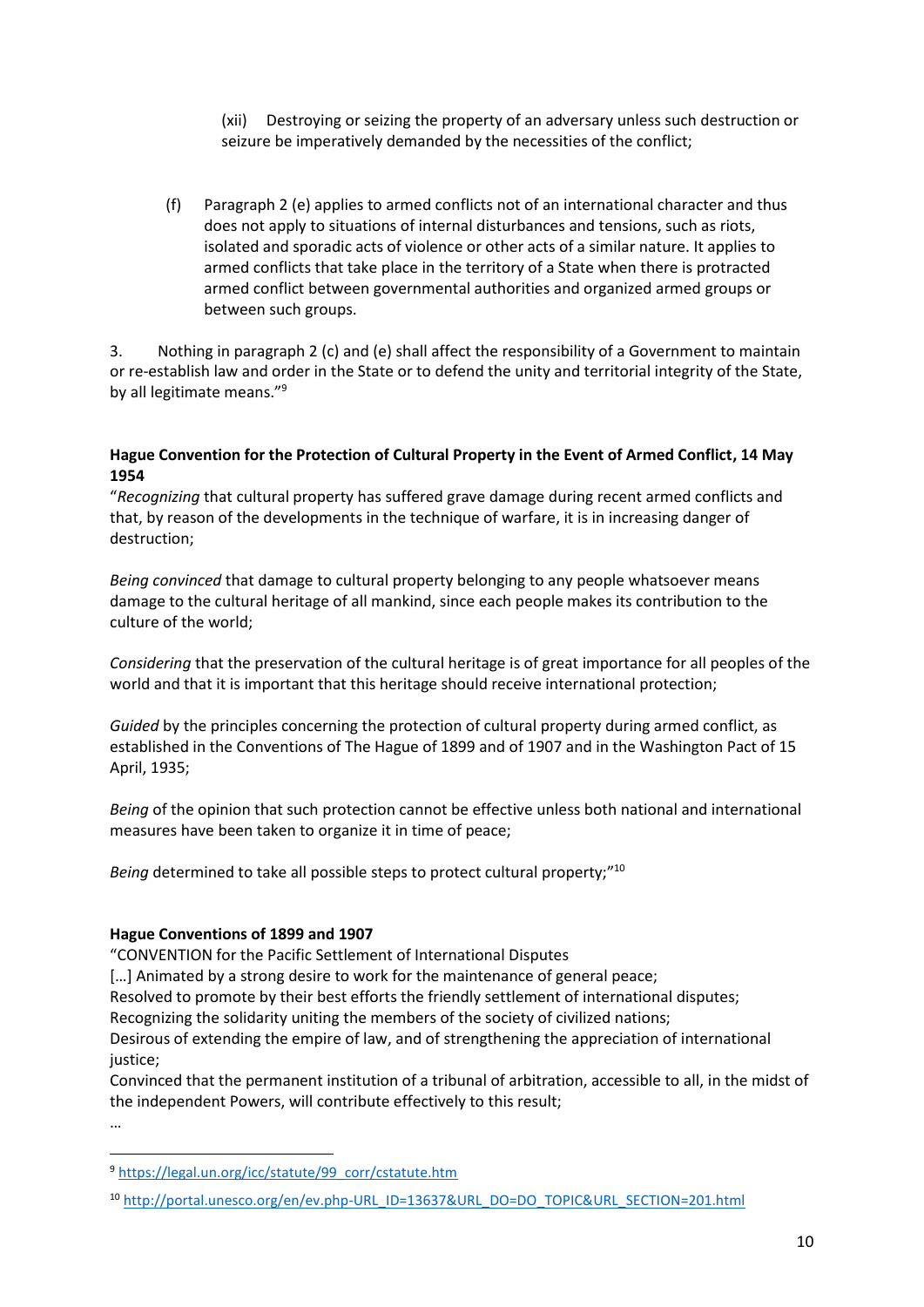## Article 2

In case of serious disagreement or conflict, before an appeal to arms the Signatory Powers agree to have recourse, as far as circumstances allow, to the good offices or mediation of one or more friendly Powers.

…

Article 4

The part of the mediator consists in reconciling the opposing claims and appeasing the feelings of resentment which may have arisen between the States at variance."<sup>11</sup>

# The Geneva Conventions and their Commentaries<sup>12</sup>,

"The Geneva Conventions and their Additional Protocols form the core of international humanitarian law, which regulates the conduct of armed conflict and seeks to limit its effects. They protect people not taking part in hostilities and those who are no longer doing so."

e.g. Convention (I) for the Amelioration of the Condition of the Wounded and Sick in Armed Forces in the Field. Geneva, 12 August 1949.<sup>13</sup>

Two precursory documents of International Humanitarian Law:

- **"**The Lieber Code of April 24, 1863, issued as General Orders No. 100, Adjutant General's Office, 1863"<sup>14</sup>
- "The 1864 Geneva Convention for the Amelioration of the Condition of the Wounded in Armies in the Field, signed 150 years ago, was the founding text of contemporary international humanitarian law."<sup>15</sup>

"For centuries, the right to resort to war (*jus ad bellum*) had been deemed inseparable from the concept of sovereignty. The accompanying destruction of property had been seen as an inevitable part of warfare. From the nineteenth century onwards, much effort has been made at the international level to make warfare more humane. Th is effort has resulted in numerous multilateral treaties that impose certain limits on the means and methods of conducting armed conflict. The first half of the twentieth century witnessed a radical change in the area of international law governing the recourse to armed conflict. After WWI, in what is considered the most grandiose peacekeeping eff ort, the *Treaty Providing for the Renunciation of War as an Instrument of National Policy of 27 August 1928*, [Footnote 2: *Treaty Providing for the Renunciation of War as an Instrument of National Policy*, 27 August 1928, art 1, 46 Stat. (1929) 2343, 2346, TS No. 796, 94 LNTS 57, 63.] also called the *Pact of Paris*, or the *Kellogg-Briand Pact*, [Footnote 3: Aristide Briand was the French foreign minister and was the first to suggest a bilateral non-aggression pact in the spring of 1927. Frank B. Kellogg, the US secretary of state, proposed that the pact be converted into a general multilateral treaty, which the French accepted.] prohibited any recourse to armed conflict. Initially, this treaty was intended to be a bilateral non-aggression pact, but it eventually became a multilateral agreement, attracting nearly all the nations of the world, agreeing to renounce war as an instrument of national policy and to settle all international disputes by peaceful means."

<sup>13</sup> [https://ihl-](https://ihl-databases.icrc.org/applic/ihl/ihl.nsf/xsp/.ibmmodres/domino/OpenAttachment/applic/ihl/ihl.nsf/4825657B0C7E6BF0C12563CD002D6B0B/FULLTEXT/GC-I-EN.pdf)

<sup>11</sup> [https://docs.pca-cpa.org/2016/01/1899-Convention-for-the-Pacific-Settlement-of-International-](https://docs.pca-cpa.org/2016/01/1899-Convention-for-the-Pacific-Settlement-of-International-Disputes.pdf)[Disputes.pdf,](https://docs.pca-cpa.org/2016/01/1899-Convention-for-the-Pacific-Settlement-of-International-Disputes.pdf) [https://docs.pca-cpa.org/2016/01/1907-Convention-for-the-Pacific-Settlement-of-International-](https://docs.pca-cpa.org/2016/01/1907-Convention-for-the-Pacific-Settlement-of-International-Disputes.pdf)[Disputes.pdf](https://docs.pca-cpa.org/2016/01/1907-Convention-for-the-Pacific-Settlement-of-International-Disputes.pdf)

<sup>12</sup> <https://www.icrc.org/en/war-and-law/treaties-customary-law/geneva-conventions>

[databases.icrc.org/applic/ihl/ihl.nsf/xsp/.ibmmodres/domino/OpenAttachment/applic/ihl/ihl.nsf/4825657B0C](https://ihl-databases.icrc.org/applic/ihl/ihl.nsf/xsp/.ibmmodres/domino/OpenAttachment/applic/ihl/ihl.nsf/4825657B0C7E6BF0C12563CD002D6B0B/FULLTEXT/GC-I-EN.pdf) [7E6BF0C12563CD002D6B0B/FULLTEXT/GC-I-EN.pdf](https://ihl-databases.icrc.org/applic/ihl/ihl.nsf/xsp/.ibmmodres/domino/OpenAttachment/applic/ihl/ihl.nsf/4825657B0C7E6BF0C12563CD002D6B0B/FULLTEXT/GC-I-EN.pdf)

<sup>14</sup> [https://avalon.law.yale.edu/19th\\_century/lieber.asp](https://avalon.law.yale.edu/19th_century/lieber.asp)

<sup>15</sup> <https://www.icrc.org/en/doc/resources/documents/treaty/geneva-convention-1864.htm>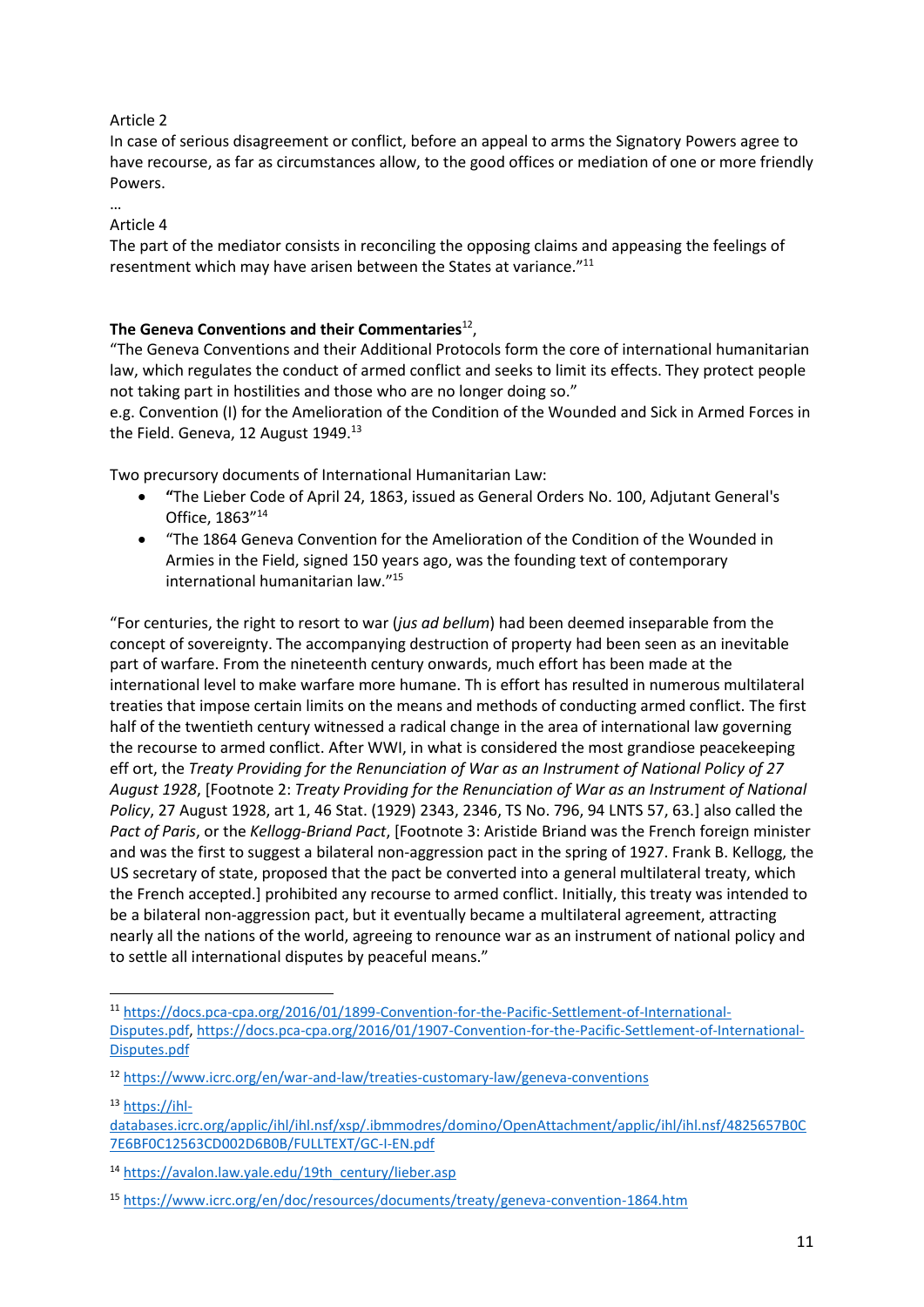(Jadranka Petrovic: *The Old Bridge of Mostar and Increasing Respect for Cultural Property in Armed Conflict*. Leiden/Boston: Brill, 2013, p. 89)

#### **Treaty on the Protection of Artistic and Scientific Institutions and Historic Monuments or Roerich Pact (Nicholas Roerich), 15 April 1935**

"Article 1. The historic monuments, museums, scientific, artistic, educational and cultural institutions shall be considered as neutral and as such respected and protected by belligerents. The same respect and protection shall be due to the personnel of the institutions mentioned above.

The same respect and protection shall be accorded to the historic monuments , museums, scientific, artistic, educational and cultural institutions in time of peace as well as in war.  $[...]$ 

Article 3. In order to identify the monuments and institutions mentioned in Article 1, use may be made of a distinctive flag (red circle with a triple red sphere in the circle on a white background) in accordance with the model attached to this Treaty." 16

### **The Banner of Peace**

"[…] this flag is a symbol of peace, not of one country, but of civilization as a whole. The flag for this project has three spheres within a circle on a white ground, symbol of eternity and unity." (Nicholas de Roerich: "The Banner of Peace." In: *The Roerich Pact. Banner of Peace. No 1.*  Paris, 1931. The Archive of the Nicholas Roerich Museum, pp. 22-25 (25).

### **Olympic Truce**

"The ancient Greek tradition of the *ekecheira*, or 'Olympic Truce', born in the eighth century B.C., serves as a hallowed principle of the Olympic Games. In 1992, the International Olympic Committee renewed this tradition by calling upon all nations to observe the Truce.

…

Referring to the original tradition of the Olympic Truce practised in ancient times, as described in resolution 76/13, I also call upon all warring parties of current armed conflicts around the world to boldly agree to true mutual ceasefires for the duration of the Olympic Truce, thus providing an opportunity to settle disputes peacefully." (United Nations General Assembly, Seventy-sixth session, A/76/648, 6 January 2022)

## **Conference on Security and Co-Operation in Europe Final Act (Helsinki 1975)**

"*Reaffirming* their objective of promoting better relations among themselves and ensuring conditions in which their people can live in true and lasting peace free from any threat to or attempt against their security;

[…]

*Recognizing* the close link between peace and security in Europe and in the world as a whole and conscious of the need for each of them to make its contribution to the strengthening of world peace and security and to the promotion of fundamental rights, economic and social progress and wellbeing for all peoples"

<sup>16</sup> [https://ihl-databases.icrc.org/ihl/INTRO/325?OpenDocument,](https://ihl-databases.icrc.org/ihl/INTRO/325?OpenDocument) [https://ihl-](https://ihl-databases.icrc.org/applic/ihl/ihl.nsf/xsp/.ibmmodres/domino/OpenAttachment/applic/ihl/ihl.nsf/EE57F295093E44A4C12563CD002D6A3F/FULLTEXT/IHL-44-EN.pdf)

[databases.icrc.org/applic/ihl/ihl.nsf/xsp/.ibmmodres/domino/OpenAttachment/applic/ihl/ihl.nsf/EE57F295093](https://ihl-databases.icrc.org/applic/ihl/ihl.nsf/xsp/.ibmmodres/domino/OpenAttachment/applic/ihl/ihl.nsf/EE57F295093E44A4C12563CD002D6A3F/FULLTEXT/IHL-44-EN.pdf) [E44A4C12563CD002D6A3F/FULLTEXT/IHL-44-EN.pdf](https://ihl-databases.icrc.org/applic/ihl/ihl.nsf/xsp/.ibmmodres/domino/OpenAttachment/applic/ihl/ihl.nsf/EE57F295093E44A4C12563CD002D6A3F/FULLTEXT/IHL-44-EN.pdf)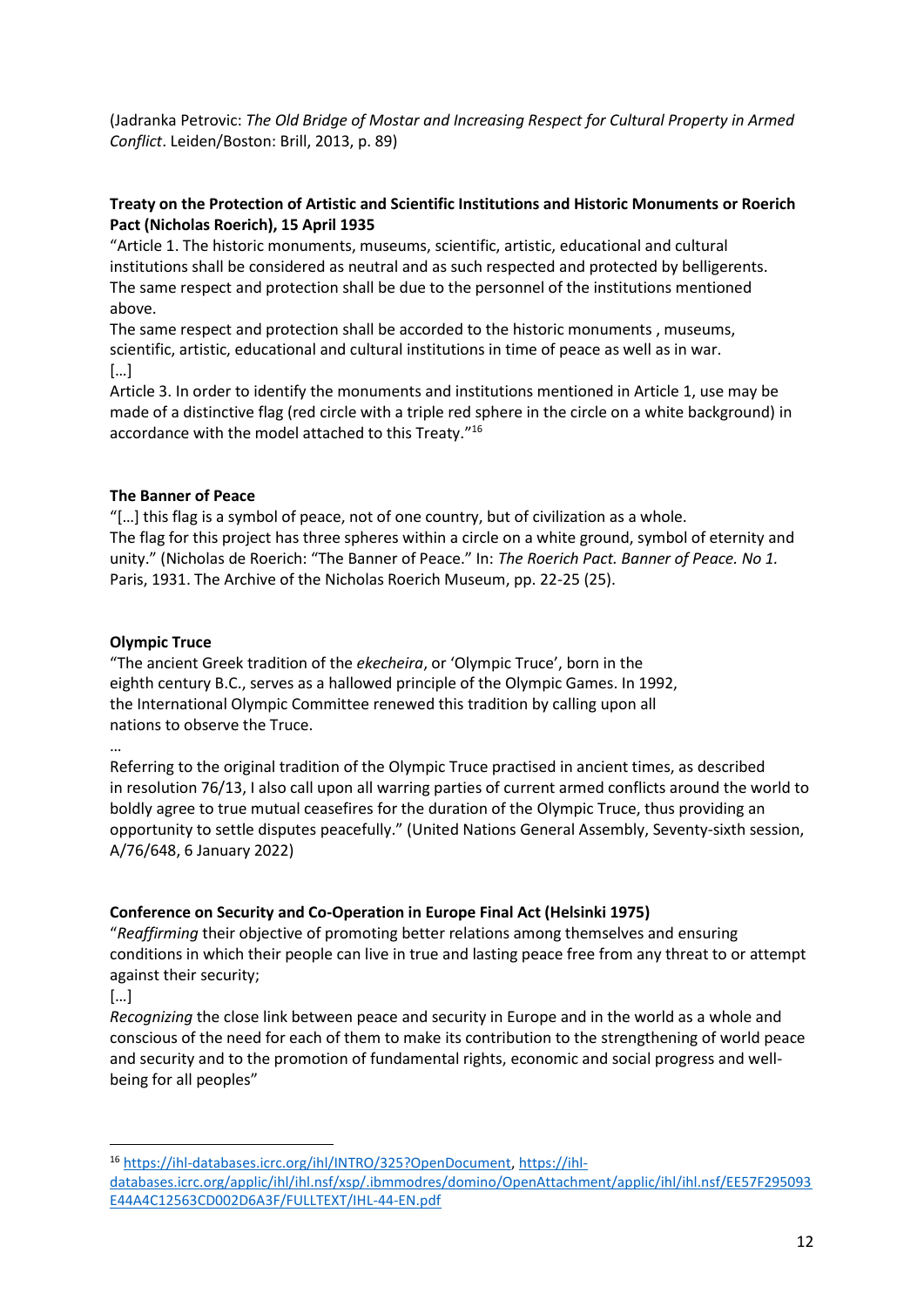## **The Charter of Paris for a New Europe (1990)**

"Europe is liberating itself from the legacy of the past. The courage of men and women, the strength of the will of the peoples and the power of the ideas of the Helsinki Final Act have opened a new era of democracy, peace and unity in Europe. Ours is a time for fulfilling the hopes and expectations our peoples have cherished for decades: steadfast commitment to democracy based on human rights and fundamental freedoms; prosperity through economic liberty and social justice; and equal security for all our countries.

[…]

Human rights and fundamental freedoms are the birthright of all human beings, are inalienable and are guaranteed by law. Their protection and promotion is the first responsibility of government. Respect for them is an essential safeguard against an overmighty State. Their observance and full exercise are the foundation of freedom, justice and peace.

Democratic government is based on the will of the people, expressed regularly through free and fair elections. Democracy has as its foundation respect for the human person and the rule of law. Democracy is the best safeguard of freedom of expression, tolerance of all groups of society, and equality of opportunity for each person. Democracy, with its representative and pluralist character, entails accountability to the electorate, the obligation of public authorities to comply with the law and justice administered impartially. No one will be above the law.

#### […]

We reaffirm our commitment to settle disputes by peaceful means.

[…]

Our relations will rest on our common adherence to democratic values and to human rights and fundamental freedoms. We are convinced that in order to strengthen peace and security among our States, the advancement of democracy, and respect for and effective exercise of human rights, are indispensable. We reaffirm the equal rights of peoples and their right to self-determination in conformity with the Charter of the United Nations and with the relevant norms of international law, including those relating to territorial integrity of States. […]

We want Europe to be a source of peace, open to dialogue and to co-operation with other countries, welcoming exchanges and involved in the search for common responses to the challenges of the future.

### […]

The destiny of our nations is linked to that of all other nations. We support fully the United Nations and the enhancement of its role in promoting international peace, security and justice. We reaffirm our commitment to the principles and purposes of the United Nations as enshrined in the Charter and condemn all violations of these principles. We recognize with satisfaction the growing role of the United Nations in world affairs and its increasing effectiveness, fostered by the improvement in relations among our States. […]

We reaffirm our deep conviction that friendly relations among our peoples, as well as peace, justice, stability and democracy, require that the ethnic, cultural, linguistic and religious identity of national minorities be protected and conditions for the promotion of that identity be created. We declare that questions related to national minorities can only be satisfactorily resolved in a democratic political framework. We further acknowledge that the rights of persons belonging to national minorities must be fully respected as part of universal human rights.

[…]

We express our determination to combat all forms of racial and ethnic hatred, antisemitism, xenophobia and discrimination against anyone as well as persecution on religious and ideological grounds.

[…]

Being aware that an essential complement to the duty of States to refrain from the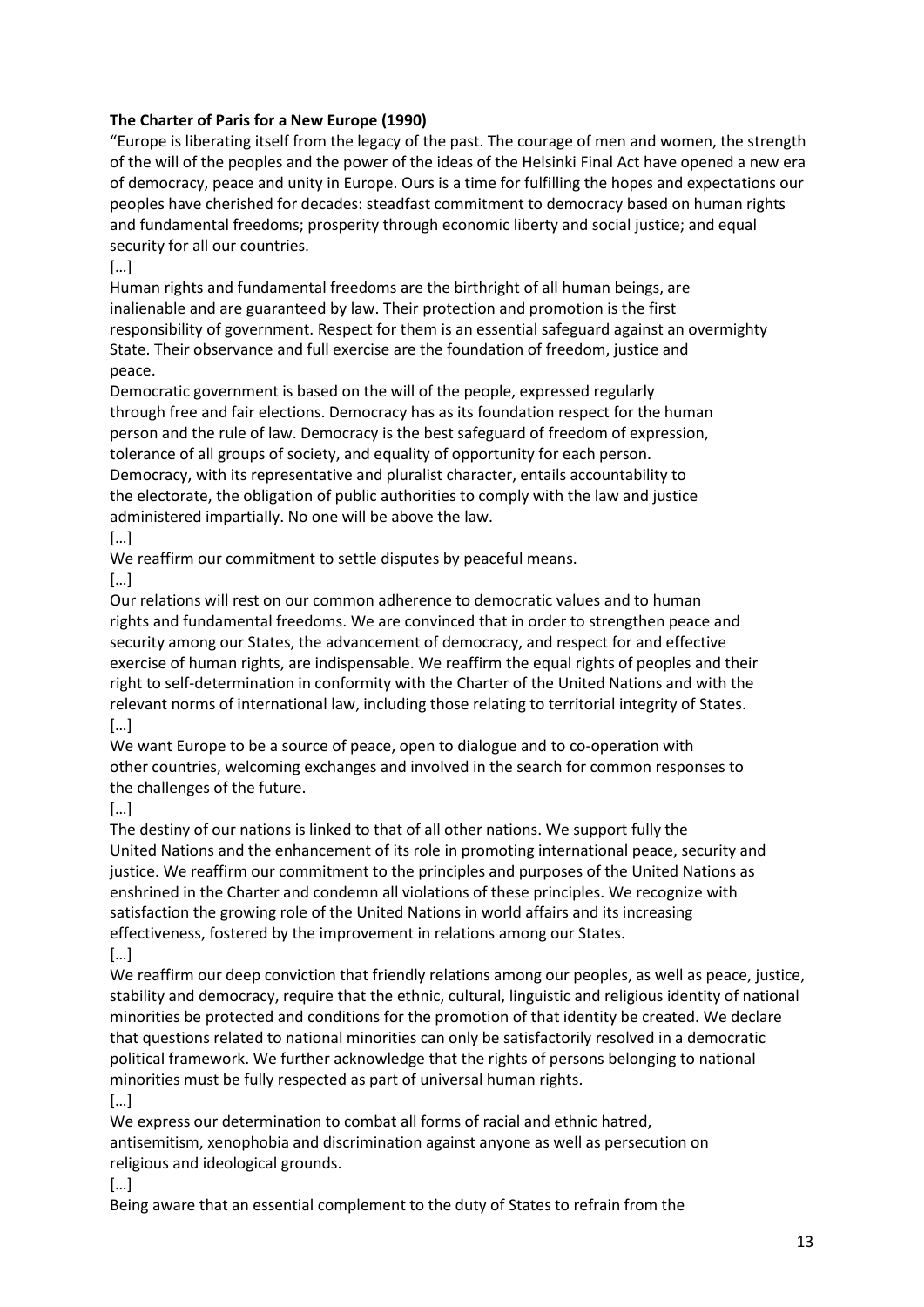threat or use of force is the peaceful settlement of disputes, both being essential factors for the maintenance and consolidation of international peace and security, we will not only seek effective ways of preventing, through political means, conflicts which may yet emerge, but also define, in conformity with international law, appropriate mechanisms for the peaceful resolution of any disputes which may arise. Accordingly, we undertake to seek new forms of co-operation in this area, in particular a range of methods for the peaceful settlement of disputes, including mandatory third-party involvement."

### **Kellogg-Briand Pact (Pact of Paris, August 27, 1928), officially the "General Treaty for Renunciation of War as an Instrument of National Policy"**

Source: League of Nations, *General Treaty for Renunciation of War as an Instrument of National Policy, Signed at Paris, August 27, 1928*, League of Nations Treaty Series, 1929, pp. 59-64. <https://treaties.un.org/doc/Publication/UNTS/LON/Volume%2094/v94.pdf> <https://www.state.gov/kellogg-briand-pact> <https://www.state.gov/wp-content/uploads/2020/02/249-Kellogg-Briand-Treaty.pdf>

### "Article I

The High Contracting Parties solemnly declare in the names of their respective peoples that they condemn recourse to war for the solution of international controversies and renounce it as an instrument of national policy in their relations with one another.

#### Article II

The High Contracting Parties agree that the settlement or solution of all disputes or conflicts of whatever nature or of whatever origin they may be, which may arise among them, shall never be sought except by pacific means."

#### Art. I

Die Hohen Vertragschließenden Parteien erklären feierlich im Namen ihrer Völker, daß sie den Krieg als Mittel für die Lösung internationaler Streitfälle verurteilen und auf ihn als Werkzeug nationaler Politik in ihren gegenseitigen Beziehungen verzichten.

### Art. II

Die Hohen Vertragschließenden Parteien vereinbaren, daß die Regelung und Entscheidung aller Streitigkeiten oder Konflikte, die zwischen ihnen entstehen könnten, welcher Art oder welchen Ursprungs sie auch sein mögen, niemals anders als durch friedliche Mittel angestrebt werden soll. <https://www.jura.uni-muenchen.de/fakultaet/lehrstuehle/satzger/materialien/kellogg1928d.pdf>

### **Kant "Perpetual Peace" (1795)**

"Preliminary Articles":

- 1. "No secret treaty of peace shall be held valid in which there is tacitly reserved matter for a future war"
- 2. "No independent states, large or small, shall come under the dominion of another state by inheritance, exchange, purchase, or donation"
- 3. "Standing armies shall in time be totally abolished"
- 4. "National debts shall not be contracted with a view to the external friction of states"
- 5. "No state shall by force interfere with the constitution or government of another state"
- 6. "No state shall, during war, permit such acts of hostility which would make mutual confidence in the subsequent peace impossible: such are the employment of assassins (*percussores*), poisoners (*venefici*), breach of capitulation, and incitement to treason (*perduellio*) in the opposing state"